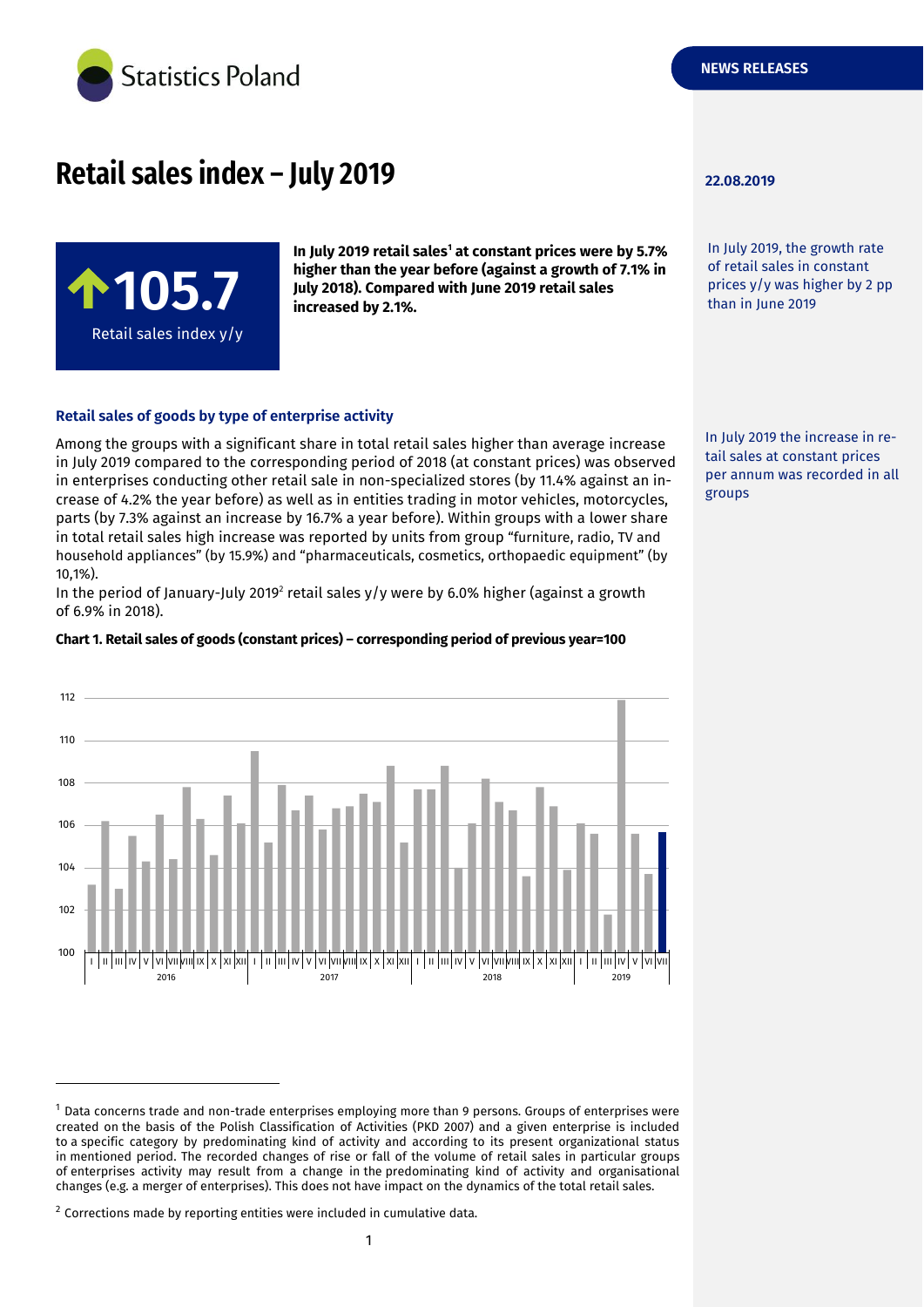#### **Table 1. Index numbers of retail sales (constant prices)**

| Specification                                          | <b>VII 2019</b> |              | I-VII 2019     |
|--------------------------------------------------------|-----------------|--------------|----------------|
|                                                        | VI 2019=100     | VII 2018=100 | I-VII 2018=100 |
| <b>TOTAL</b>                                           | 102.1           | 105.7        | 106.0          |
| of which:                                              |                 |              |                |
| Motor vehicles, motorcycles, parts                     | 98.3            | 107.3        | 110.0          |
| Solid, liquid and gaseous fuels                        | 103.6           | 102.0        | 102.7          |
| Food, beverages and tobacco products                   | 100.7           | 102.3        | 101.8          |
| Other retail sale in non-specialized stores            | 102.5           | 111.4        | 108.6          |
| Pharmaceuticals, cosmetics, orthopaedic<br>equipment   | 102.1           | 110.1        | 109.1          |
| Textiles, clothing, footwear                           | 90.6            | 101.3        | 108.7          |
| Furniture, radio, TV and household appli-<br>ances     | 108.4           | 115.9        | 115.9          |
| Newspapers, books, other sale in specialized<br>stores | 106.8           | 102.0        | 102.9          |
| Others                                                 | 106.8           | 101.9        | 102.3          |

In the period of January-July 2019 the retail sales index in constant prices y/y amounted to 106.0

#### **Table 2. Index numbers of retail sales (current prices)**

| Specification                                          | <b>VII 2019</b> |              | I-VII 2019     |
|--------------------------------------------------------|-----------------|--------------|----------------|
|                                                        | VI 2019=100     | VII 2018=100 | I-VII 2018=100 |
| <b>TOTAL</b>                                           | 101.7           | 107.4        | 107.4          |
| of which:                                              |                 |              |                |
| Motor vehicles, motorcycles, parts                     | 98.0            | 104.4        | 106.1          |
| Solid, liquid and gaseous fuels                        | 102.5           | 103.1        | 107.0          |
| Food, beverages and tobacco products                   | 101.0           | 108.0        | 105.1          |
| Other retail sale in non-specialized stores            | 101.7           | 112.0        | 108.9          |
| Pharmaceuticals, cosmetics, orthopaedic<br>equipment   | 102.6           | 112.7        | 111.0          |
| Textiles, clothing, footwear                           | 87.6            | 99.9         | 106.5          |
| Furniture, radio, TV and household appli-<br>ances     | 108.7           | 116.3        | 116.6          |
| Newspapers, books, other sale in specialized<br>stores | 106.8           | 102.5        | 103.5          |
| Others                                                 | 106.5           | 104.2        | 103.6          |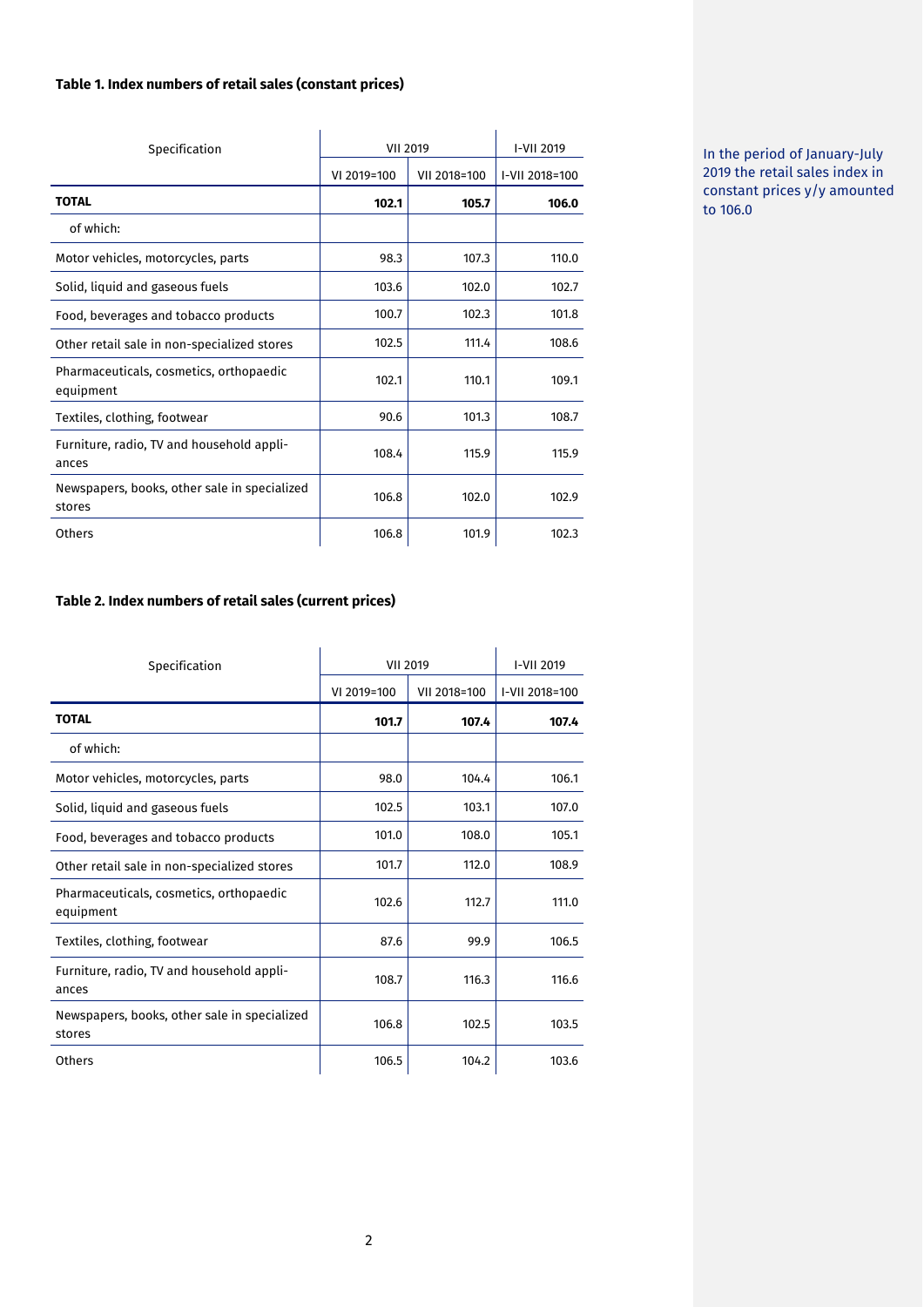

### **Chart 2. Retail sales of goods in July 2019 by type of enterprise activity (constant prices) – corresponding period of previous year=100**

#### **Retail sales seasonally adjusted**

After eliminating the seasonal factors, retail sales at constant prices in July 2019 were by 1.1% lower in comparison to June 2019.





In July 2019, there was a decrease of 1.1% in retail sales seasonally adjusted in comparison with June 2019